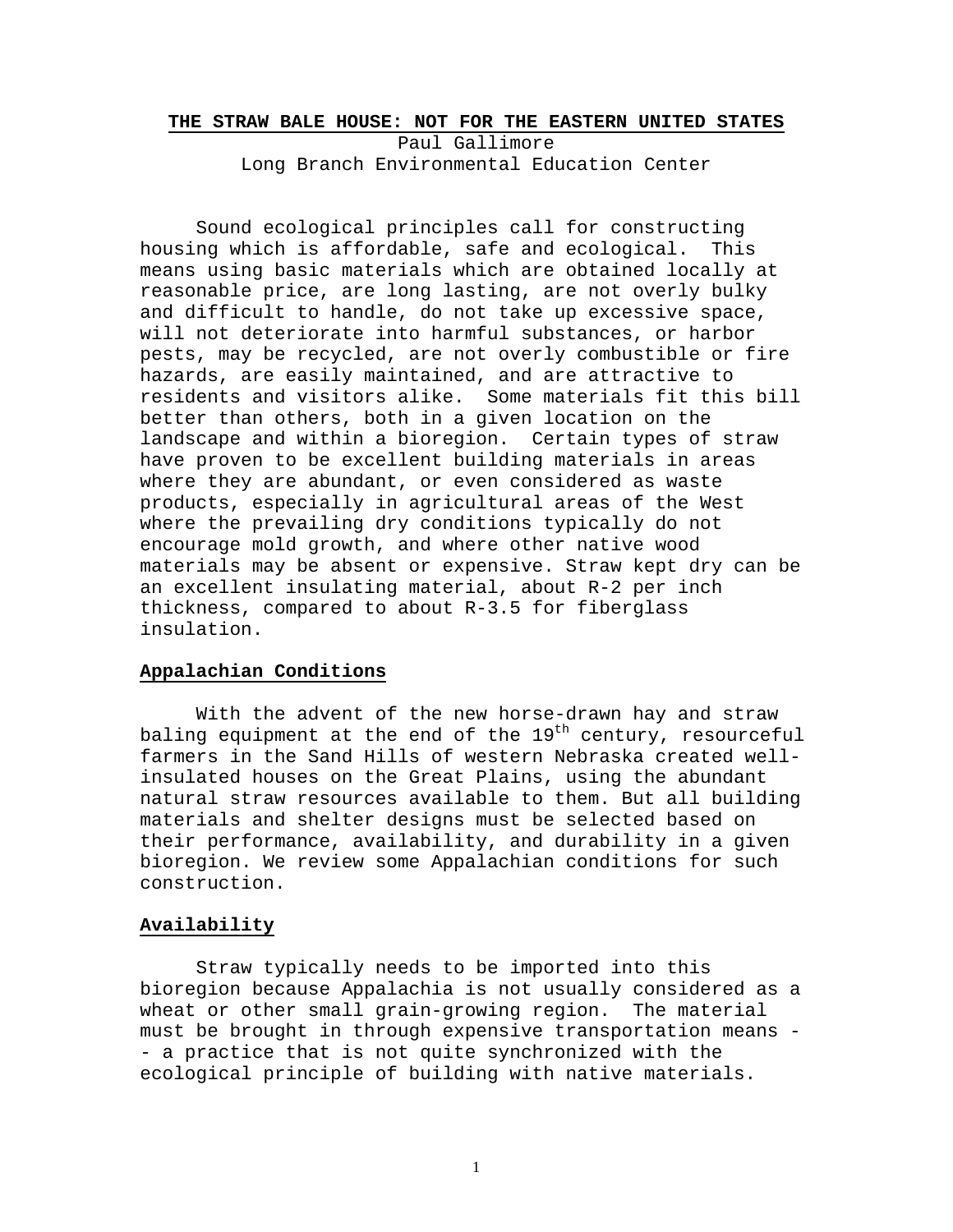### **Climate Conditions**

Appalachia and other parts of the Eastern North America are quite humid, especially in summer, and these climate conditions of high precipitation, high humidity, and high temperatures may provide optimum conditions for mold that could readily cause indoor air quality degradation leading to severe health problems for residents with respiratory ailments and allergies, and also lead to suppression of immune system functioning.

### **Expense**

Imported straw bales would take up costly roofing area and floor space for the sake of insulation. The same or higher R-values can be obtained far more economically by use of other biologically derived materials, i.e., compressed straw, without using up as much of the building's footprint. This is especially true for smaller buildings (those under 1,000 square feet where one-fifth or more of the floor space could be consumed with the straw bale walls alone.)

## **Ease in Construction**

 An appropriate technology principle is ease in construction by the owner-builder. Nebraska-style straw bale construction, where the walls are expected to be load bearing and support the roof system, can be quite tricky (more so than log or other wood-frame structures), and thus may require some expertise which may have to be sought out. Community-oriented "bale wall raisings" can utilize some unskilled labor and mimic traditional barn raisings.

### **Other Building Materials**

In Appalachia, our overwhelmingly abundant natural resource for building is sustainably harvested wood -- as logs, rough cut lumber, and cordwood -- all readily available at relatively low costs along with other local materials such as stone and clay. Often older and substantial structures are available for deconstruction and can be ready sources of salvaged, reused, and recycled materials that can be refashioned into sturdy and healthy housing.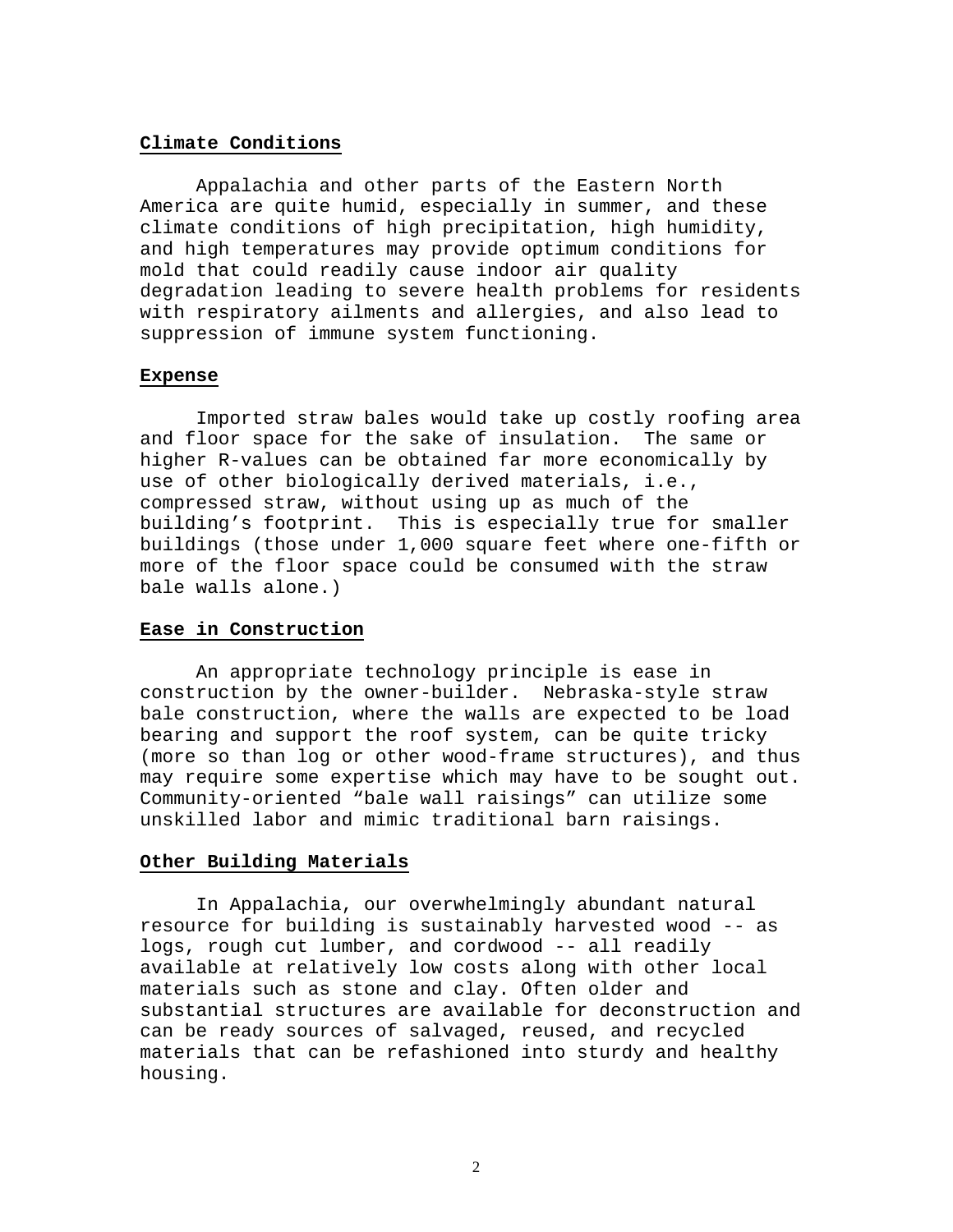### **Inherent Insulation Value**

As for its insulation value, dry straw is rated at about R-2 per inch thickness, compared to about R-3.5 for fiberglass insulation. With moisture absorption (perhaps due solely to ambient high relative humidities), the insulating value of straw falls dramatically.

#### **Questions to Answer**

Before undertaking the construction of a straw bale building we urge every prospective owner-builder to consider the follow questions related to affordability, ecological soundness, and health and safety -- the three legs of a good housing project.

### **Is constructing a Straw Bale House good ecology?**

The answer depends on where one is standing -- which bioregion one is speaking about. A western resident who wants an inexpensive material will find straw as a waste product of many western grain growing agricultural areas that is – most unfortunate for air quality and global warming -- typically burned for disposal. When used in the bioregions where it is grown, there is little transportation cost involved. The same thing can be said in the dry Great Plains with relation to abundant wheat straw and lack of trees.

The story in Eastern North America may be quite different. Straw is not always readily available, and has other well-established uses such as for mulching. To bring the straw bales to an Eastern U.S. building site requires transportation costs due to the sheer bulkiness of the bales. At the same time less expensive locally available native materials are typically able to be found quite close by (salvaged and recycled building materials, stone and all types of wood products). *The clear point here is what building materials work for one bioregion may not be automatically suitable for other bioregions.* Building residential structures out of materials for which long term performance data are unavailable may be risky business.

3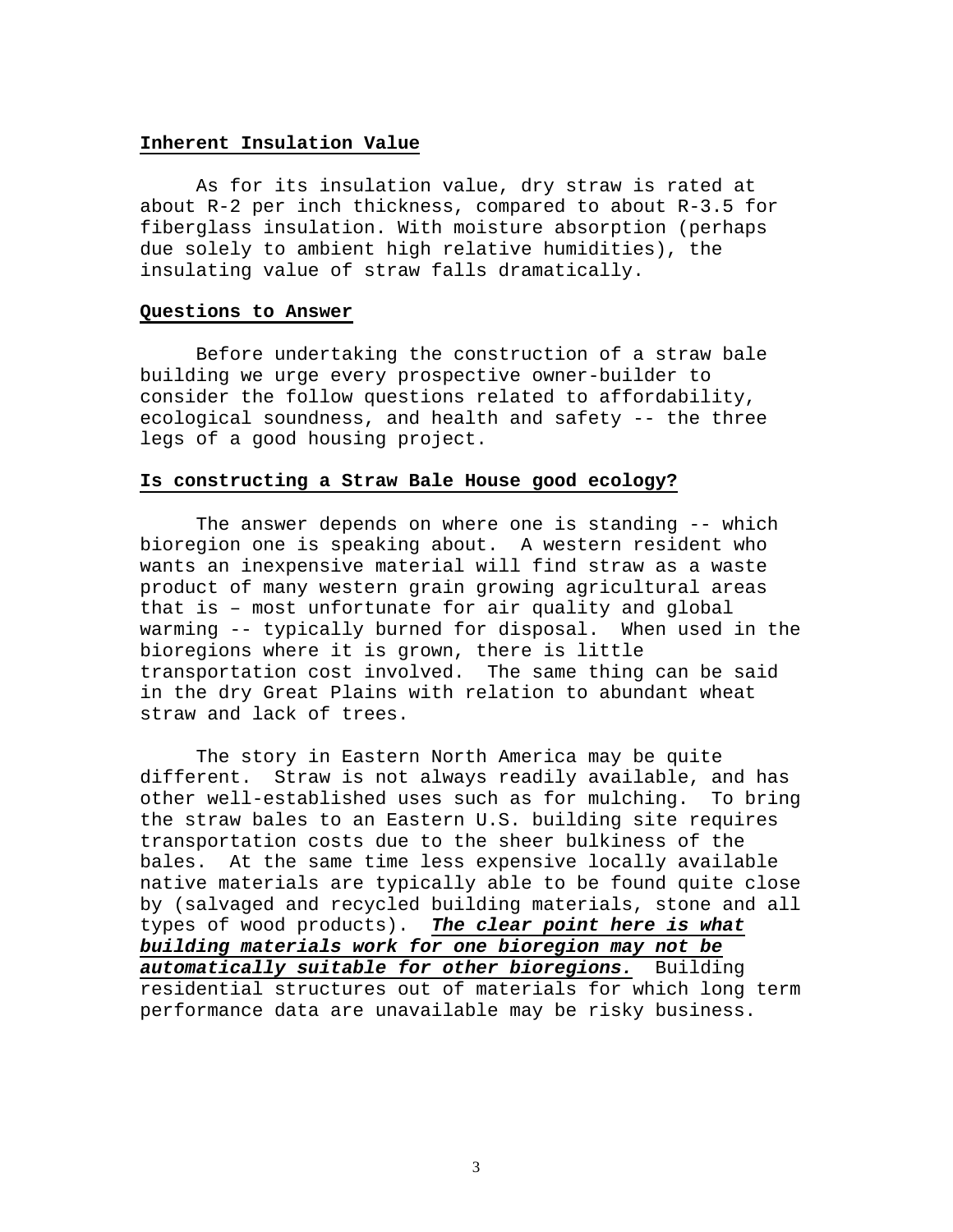## **Is a Straw Bale House affordable?**

Again, the answer depends on local and bioregional circumstances as does all sound housing questions. If people are building small efficient homes with a concern for conservation of natural resources, then maximizing the amount of useable floor space becomes a major factor. And the percentage of wall area in a small straw bale home can take up considerable space, thus putting external pressure on an owner-builder to build a bigger dwelling to obtain an economy of scale. Unfortunately, this would be a false economy since large buildings take more resources to heat, cool and maintain,

Let us illustrate affordability by this example. A modest 25 by 40 feet (1000 square foot) rectangular house would have roughly 2 feet on all sides consumed by the footprint of the straw bale wall. Thus the usable floor footage is 21 by 36 feet or 756 square feet. The roof design should include a 2 feet overhang on all perimeter walls, and so total roofing area (1,276 square feet) includes much unused space because of the wall thickness. Note: a cordwood building's exterior walls with structural support are typically one foot thick and thus would contain over ten percent more usable floor space. If compressed 4 inch straw were used as insulation material in the exterior walls, some additional 150 square feet of floor space could be obtained.

## **Can moisture and ambient relative humidity affect straw bale construction performance?**

A Kentucky farmer was told that people were building straw bale housing and she asked in wonderment, "Are they crazy?" She was not speaking of the sturdiness of the building, but of the mold problems on straw and hay which Eastern North American farmers are quite aware of in this humid climate. Straw and hay are both ideal media for mold growth due to high relative humidities and warm summer temperatures.

What are some of the experiences and observations of researchers looking at moisture and mold issues with straw bale construction outside of the primarily dry western climates?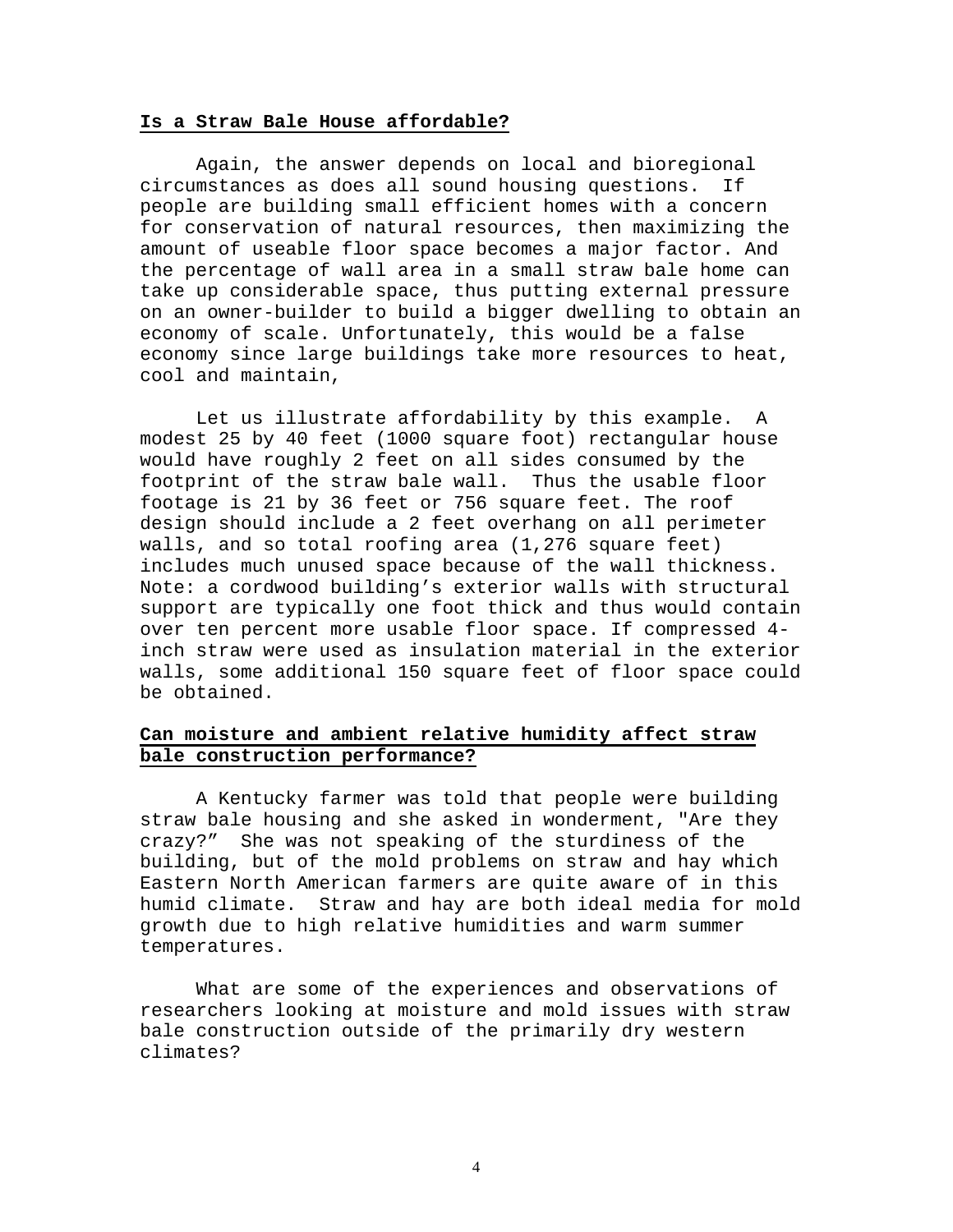Aprovecho Research Center has completed construction of a two-story straw bale dormitory in Cottage Grove, Oregon. Aprovecho's mission statement reads: "to provide a basis for scientific research on appropriate technologies and techniques for simple and cooperative living, and to serve an educational role in disseminating information on such technologies and techniques."

A \$52,000 grant from the Oregon Department of Agriculture paid for the architectural services, helped to cover some of the building costs, and perhaps most importantly, funded a University of Oregon research project to determine moisture levels in the bales once the building was completed. The goal of the project is to scientifically determine if straw bale construction is a viable alternative in the moist climate of the Pacific Northwest.

In 1999 Dean Still, a researcher with the Aprovecho Research Center wrote about their experimental straw bale dormitory in Oregon's Willamette Valley, "OUR STRAWBALE DORM: 2 YEARS LATER: Can straw work in our soggy wet coast climate?"

"Straw absorbs moisture directly from the air when the dew point is not reached. In other words, bales become moister even when the relative humidity (RH) stays below 100%. A relative humidity of 70% equals approximately 20% moisture content. At 20% moisture content most organic material starts to degrade, such as grains, wood, dried meat and straw. The sensors near the outside of our bales showed an average above 20% moisture content that closely follows the external relative humidity.

-- No one seems to know if straw bales will degrade at 85% relative humidity while at 40°F. They do know that bales will start to decompose at a relative humidity of 85% at 70°F. *Stacybotrys atra*, which causes Farmers' Lung disease, develops at a relative humidity of 92% at 70°F. But some cellulose molds will grow slowly at temperatures as low as 27°F! As far as I know, we are in a gray area of knowledge here.

-- Only time will tell if the straw will degrade in this very wet and cloudy climate. Farmers, who have stored straw in our valley for decades warned us that it would eventually rot. Straw kept in their big, dry barns only

5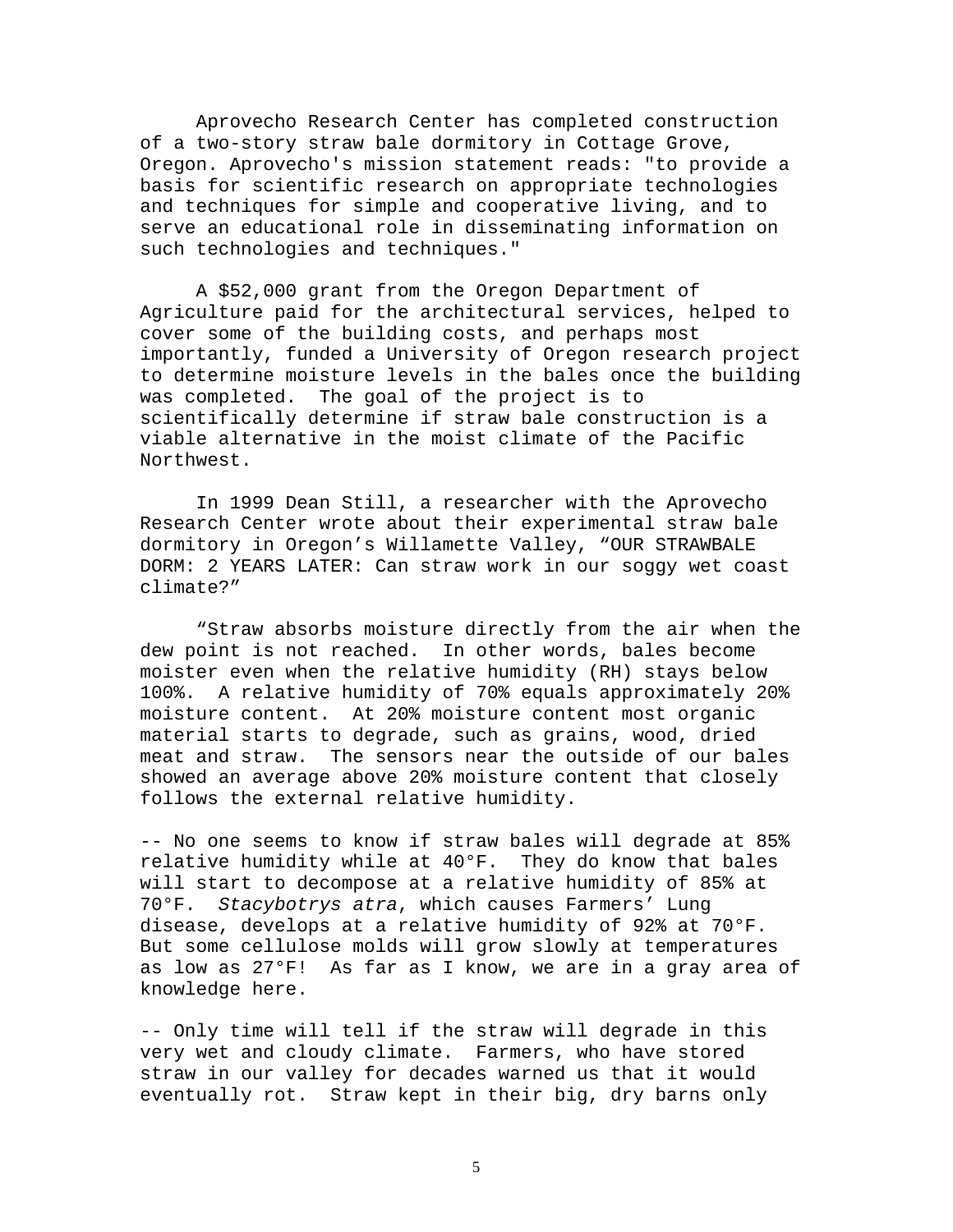lasts about five years here before popping the strings, after swelling from increased moisture content, and showing evidence of mold. But no one knows if the same will be true for straw heated inside a wall. Perhaps studies like those on the Aprovecho dorm will eventually shed light on straw's usefulness as an insulation even here in the wet and wild Northwest. (The report from the University of Oregon on moisture monitoring in the bale walls concludes that, while relative humidity levels were high in the bales it will take further years of study to determine whether rot will or will not occur.)

There is one case in Nova Scotia, where a new home was built with stucco applied directly to the straw bales. In less than a year, the bales on the lower course of the north wall did indeed suffer permanent damage. The report recommends either huge overhangs or an impermeable membrane between stucco and straw."

### Source:

<http://www.efn.org/~apro/strawbale.html>

## In personal communication with the Dean Still, he states: **"My opinion is that if the relative humidity is above 70% for long periods perhaps another [building] approach might be warranted."**

Typical Appalachian and Eastern North American annual relative humidities are in the 70% range, e.g., Asheville's annual average relative humidity is 73.5%, and the annual average precipitation is 47.59 inches.

As noted in Oregon's Willamette Valley, the rainfall moisture and humidity come in the cool winters, whereas in the Eastern North America, precipitation and high humidity are found during the warm summer months – conditions that are well documented for mold, mildew, and other fungal growth.

As Lou Host-Jablonski, AIA, an architect with Design Coalition in Madison, WI has noted:

"My concern with straw bale in this [Wisconsin's] humid climate is the potential for real moisture problems and structural issues…. The trouble is the [untreated] straw can get wet and grow mold, and be a big problem as a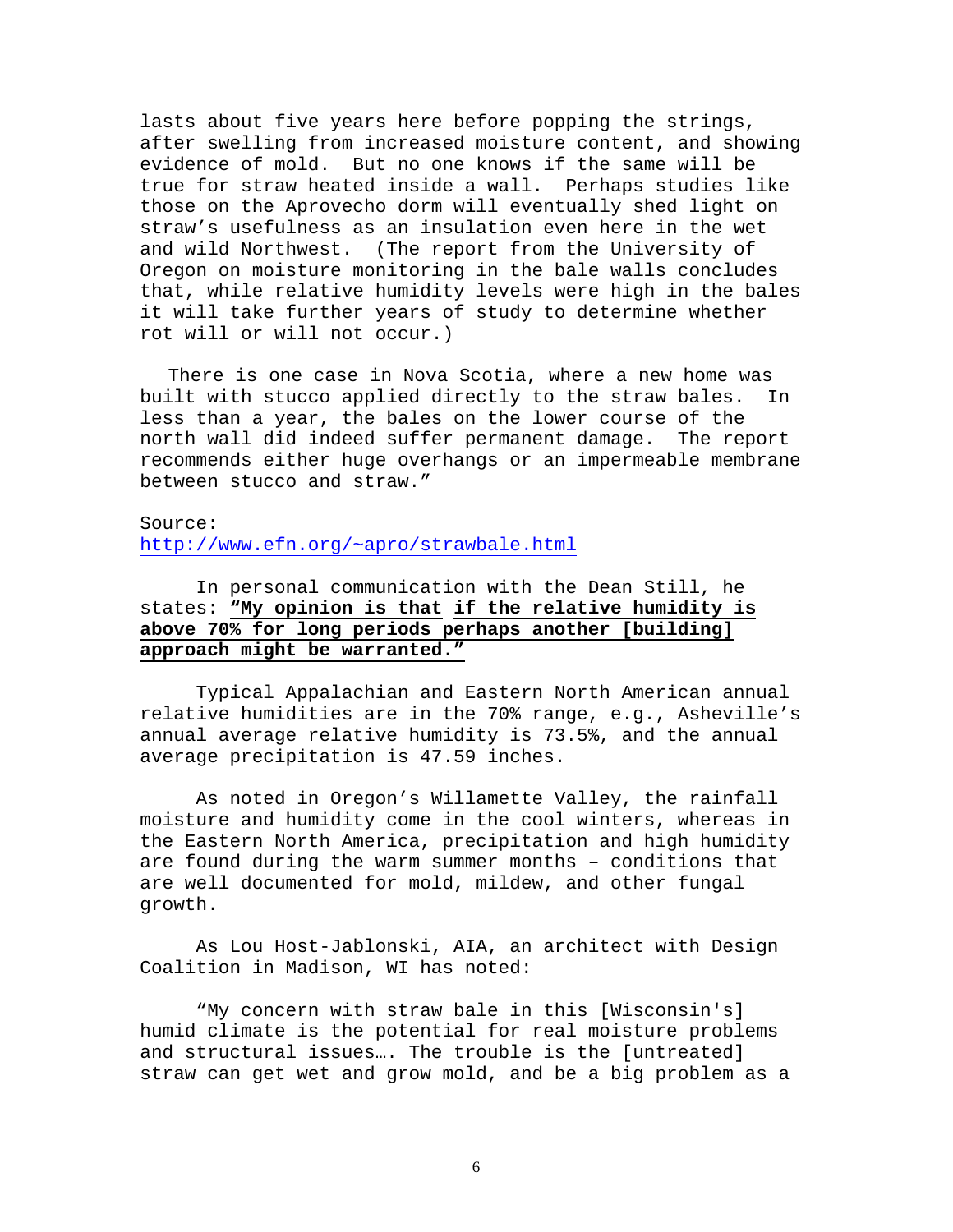structural material. To grow mold you need air, moisture, the right temperature, and the micro-organisms."

## Source: <http://designcoalition.org/features/lansing/interview.htm>

As Bob Platts, P.E. from Ottawa, Ontario, Canada who has investigated about 16,000 houses across Canada, including a 14,000-house cross-section done with infrared thermography notes:

"Strawbale construction proponents must not take false comfort from the cellulose similarities with wellresearched wood-frame housing. Straw may rot no worse than wood when equally wet and warm, but stuccoed strawbale is not as "moisture load" tolerant: the drainability and breathability of most wood-frame walls is perhaps a whole order better. That's one strong reason why we have twohundred-year-old wood-frame houses, even wrongly-insulated, looking to shelter the next and still next generations.

Even the much-forgiving wood-frame house can be brought down by trouble-prone detailing, high wetting/poor drying climates, and hard-driving usage (excessive indoor relative Humidity [RH], and flueless). Add in stucco exterior finish to that kind of mix, and rot is what you've got. Wood-frame housing can easily be built and run to last, but it does take some thought; stuccoed strawbale takes redoubled thought.

Do we know enough to build stuccoed strawbale houses practically anywhere? We think not…."

## Source:

*The Last Straw*, "A Threat To Strawbale Housing," Issue #22, Spring 1998 by Bob Platts, P.E. - Ottawa, Ontario, Canada

In the report, "WETTED BUILDING MATERIALS SPROUT MOLD IN 48 HOURS EVEN AT LOW RELATIVE HUMIDITY," researchers Elliott Horner, Phil Morey, and Bryan Ligman report that mold colonies grew on water-damaged materials within 48-72 hours even at 44%-45% relative humidity (RH), though growth was slower.

They note that high relative humidity (RH) and condensation can readily promote the growth of mold, which is omnipresent indoors and outdoors. When mold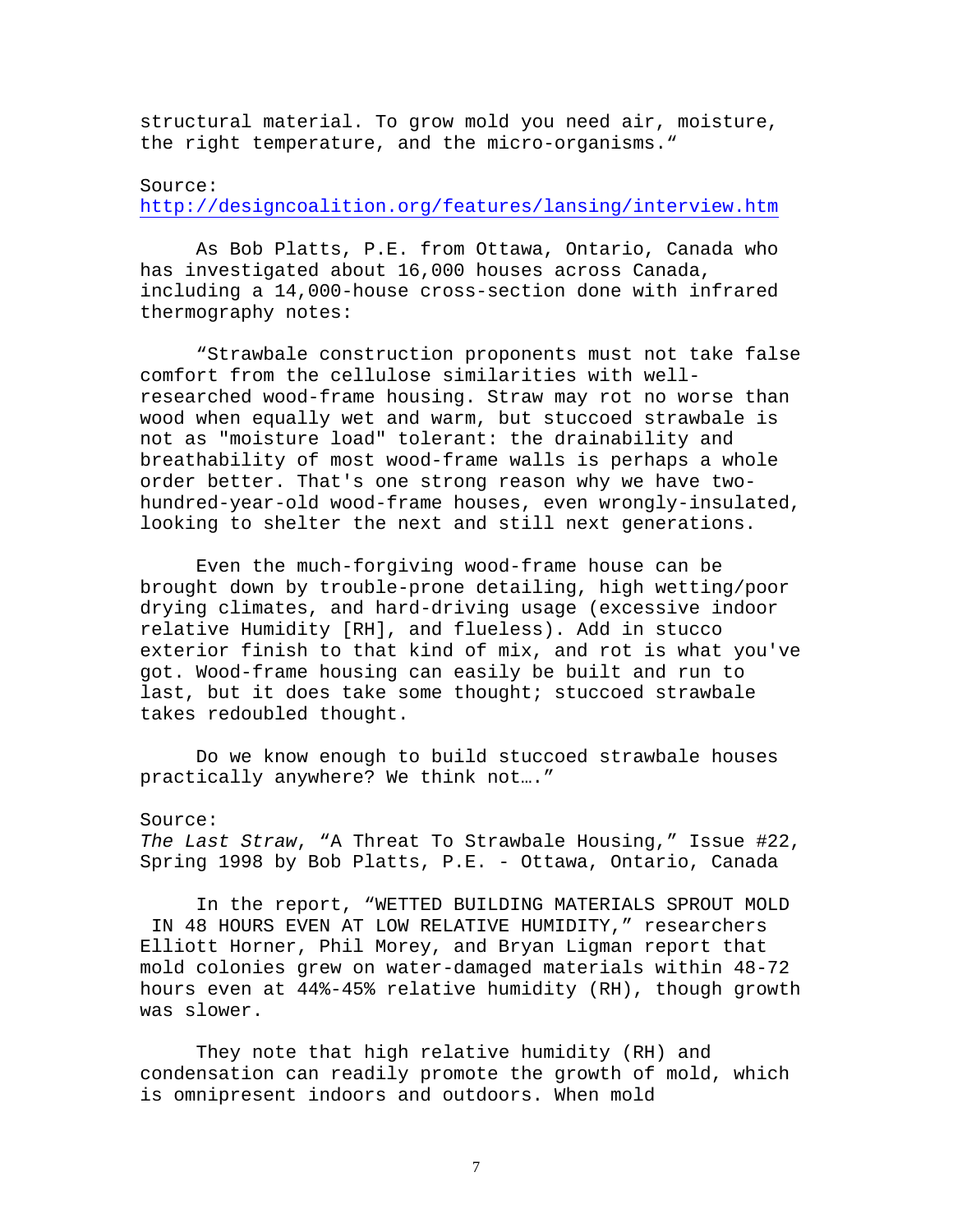contamination begins to occur, the mold species that tend to proliferate indoors often produce mycotoxins that make people ill. Indoor environmental quality professionals and others know that building materials must be dried quickly to head off potentially serious mold contamination. But how quickly must that drying be done, and how low must the RH be to stymie mold growth?

The researchers work for Air Quality Sciences, Inc. of Atlanta, Georgia. Horner, Ph.D., is director of the firm's microbial laboratory; Morey, Ph.D., CIH, is vice president of microbiology and indoor air quality (IAQ); and Ligman is a manager for building investigations. Horner presented the research team's findings at "IAQ 2001, Moisture, Microbes and Health Effects: Indoor Air Quality and Moisture in Buildings" in San Francisco, California, in November 2001. The conference was organized and sponsored by the American Society of Heating, Refrigerating and Air-Conditioning Engineers (ASHRAE).

## Source: [http://www.repp.org/discussion/greenbuilding/200201/msg0040](http://www.repp.org/discussion/greenbuilding/200201/msg00400.html) [0.html](http://www.repp.org/discussion/greenbuilding/200201/msg00400.html)

Don Fugler of the Canadian Mortgage Housing Corporation (CMHC) has done extensive moisture testing in straw bale walls across Canada, and remarks:

"(On the west coast of British Columbia) high and sustained levels of moisture in the north (straw bale) wall resulted only from high atmospheric humidity levels, and not from external wetting."

"Straw under very wet conditions (100% relative humidity) will have a moisture content of 35% or more. Some molds can grow at relative humidities of as low as 65%, although there is more risk in the range of 85% and up. The current advice on bale moisture contents is tentative, based on some research in existing straw bale houses and on the agricultural data. If the straw is at a dry-basis moisture content of 15% or less, there is no risk of mold. If the straw moisture content exceeds 25%, it is likely that mold has been growing. Quick drying of the bales, or removal, is encouraged. Ensuring that bales are under 15% moisture content (MC) before they are stuccoed will result in a reasonably dry wall to begin. Straw between 15 and 25%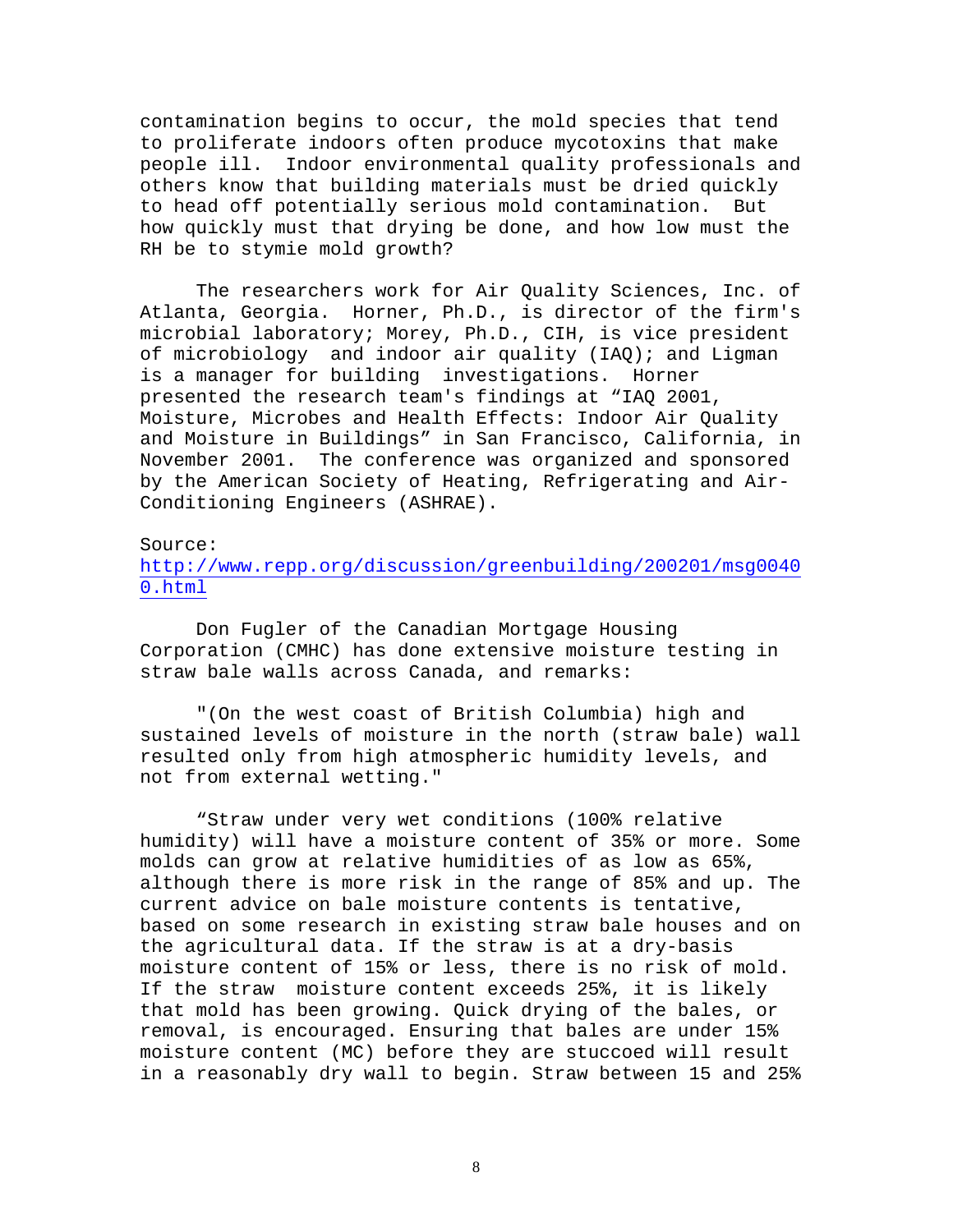MC may be in some danger, depending upon the circumstances."

Source: Don Fulger, Straw Bale House Moisture Research, Technical Series 00-103 Research Highlights, June, 1997,CMHC

Given this data, with relative humidities of between only 43% and 72%, the moisture content of the straw bale wall would be within the range of where mold would be assumed to have already been growing.This range of relative humidities is frequently surpassed in Eastern North American and Appalachian climate conditions, and would represent a potentially particular threat during the hot and humid summer months.

For maps of the United States and Canada showing relative humidities for City, State or ZIP Code, see:

<http://www.wunderground.com/US/Region/US/Humidity.html>

# **Health Considerations with Straw Bale -- Indoor Air Quality and Mold**

As some of the experience of residents living in straw bale homes begins to come in, some respiratory ailments and allergies are being reported in humid parts of Appalachia and the Eastern North America as an aspect of degraded indoor air quality. Actually this revelation does not come unexpectedly. Straw bale walls are typically designed to allow moisture to enter and to escape – to breathe. Molds will readily grow where there is sufficient relative humidity and moisture content in the straw. In contrast, compressed strawboard which is first heated to 300 degrees Fahrenheit is not known to have mold problems because once compressed into a sturdy board it does not tend to pick up moisture.

Indoor house mold is called the "Asbestos of the 21st Century" and more and more homes are beginning to show signs of being affected. This is especially true since most modern structures are designed to be air tight for efficient cooling in summer and heating in winter. With

9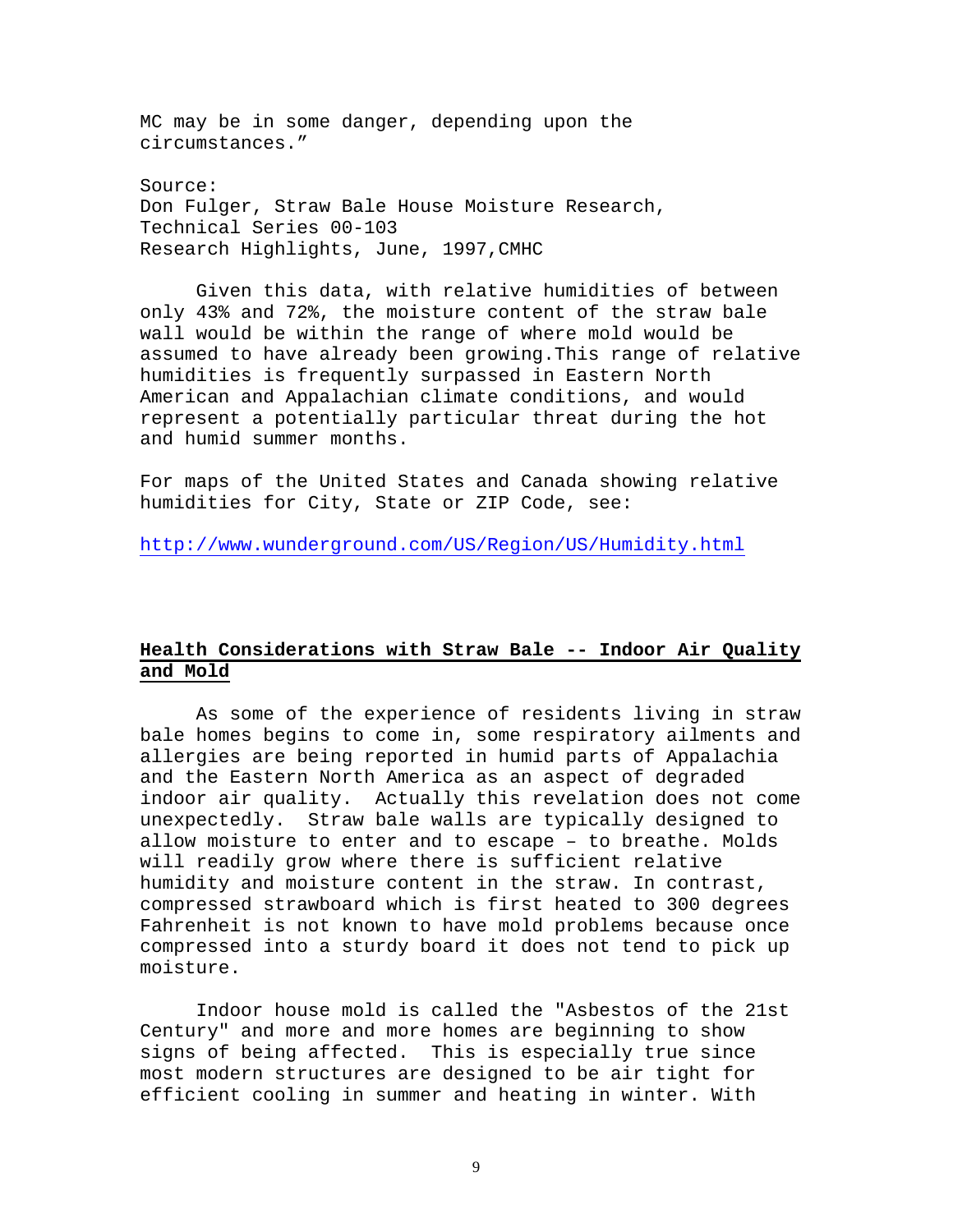increasing climatic changes and global warming, builders are emphasizing more mechanical air handling systems, and the heating, ventilating, air conditioning (HVAC) ducts may begin to increasingly harbor mold in neglected ventilation systems. Mold problems in this age cannot be underestimated.

Canadian mold and fungal specialist, Dr. David Miller has extensive training and experience in both agricultural and residential mold problems and identification, and has noted, "one of the most notorious molds, *stachybotrys atra*, prefers straw over most anything else. *Stachybotrys* is universally recognized as a danger to human health (respiratory and immune system). It has been implicated in infant deaths in Cleveland from pulmonary bleeding. After he was told that researchers assumed there will not be a significant mold problem without water (or condensation) present in the straw, Dr. Miller agreed with this assumption, to some extent, but re-iterated that it is critical to keep *stachybotrys* out of indoor air. One step is to avoid materials like straw that *stachybotrys* prefers, Dr. Miller remarked.

### Source:

Don Fugler, Canadian Mortgage Housing Authority posting to strawbale listserv, [strawbale@crest.org](mailto:strawbale@crest.org)

"It is still unclear how appropriate straw bale construction is for high humidity and high precipitation climates. At the very least, extreme caution should be exercised when straw bale construction is used for walls with northern exposures in these types of climates."

### Source:

Don Fugler, Canadian Mortgage Housing Authority, posting to strawbale listserv, [strawbale@crest.org](mailto:strawbale@crest.org)

#### **Conclusions**

We are spending as much as 90% of our lives indoors, as the American Lung Association has noted, so we will have to be increasingly mindful of our indoor air quality.

Most of the published research data on moisture and mold on straw bale wall construction is coming from Canada and the Pacific Northwest, and the performance of straw